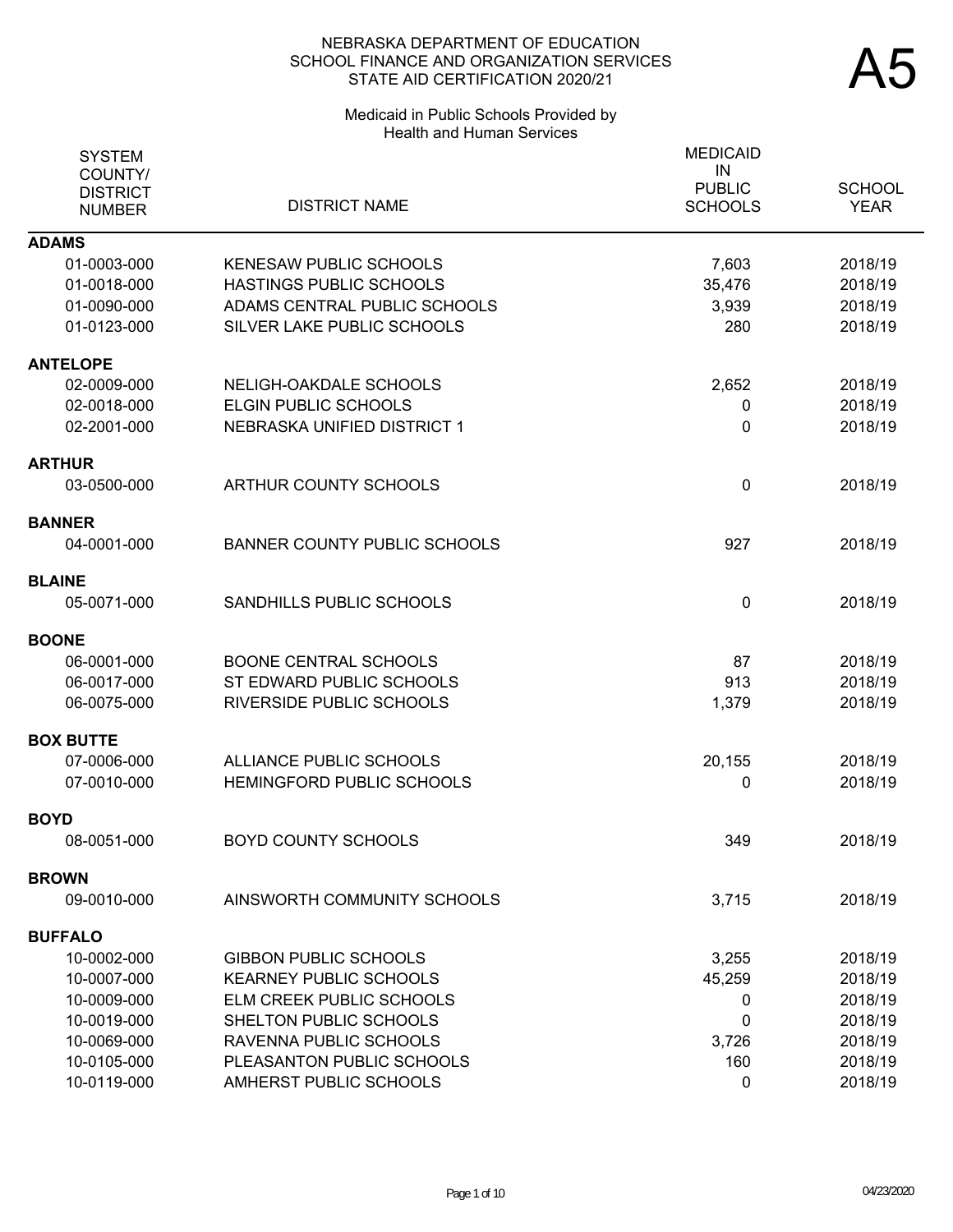# Medicaid in Public Schools Provided by Health and Human Services

| <b>SYSTEM</b><br>COUNTY/<br><b>DISTRICT</b><br><b>NUMBER</b> | <b>DISTRICT NAME</b>                | <b>MEDICAID</b><br>IN<br><b>PUBLIC</b><br><b>SCHOOLS</b> | <b>SCHOOL</b><br><b>YEAR</b> |
|--------------------------------------------------------------|-------------------------------------|----------------------------------------------------------|------------------------------|
| <b>BURT</b>                                                  |                                     |                                                          |                              |
| 11-0001-000                                                  | TEKAMAH-HERMAN COMMUNITY SCHS       | 303                                                      | 2018/19                      |
| 11-0014-000                                                  | OAKLAND CRAIG PUBLIC SCHOOLS        | 2,038                                                    | 2018/19                      |
| 11-0020-000                                                  | LYONS-DECATUR NORTHEAST SCHS        | 0                                                        | 2018/19                      |
| <b>BUTLER</b>                                                |                                     |                                                          |                              |
| 12-0056-000                                                  | DAVID CITY PUBLIC SCHOOLS           | 834                                                      | 2018/19                      |
| 12-0502-000                                                  | <b>EAST BUTLER PUBLIC SCHOOLS</b>   | 0                                                        | 2018/19                      |
| <b>CASS</b>                                                  |                                     |                                                          |                              |
| 13-0001-000                                                  | PLATTSMOUTH COMMUNITY SCHOOLS       | 1,474                                                    | 2018/19                      |
| 13-0022-000                                                  | <b>WEEPING WATER PUBLIC SCHOOLS</b> | 0                                                        | 2018/19                      |
| 13-0032-000                                                  | LOUISVILLE PUBLIC SCHOOLS           | 377                                                      | 2018/19                      |
| 13-0056-000                                                  | <b>CONESTOGA PUBLIC SCHOOLS</b>     | 463                                                      | 2018/19                      |
| 13-0097-000                                                  | ELMWOOD-MURDOCK PUBLIC SCHOOLS      | 456                                                      | 2018/19                      |
| <b>CEDAR</b>                                                 |                                     |                                                          |                              |
| 14-0008-000                                                  | HARTINGTON NEWCASTLE PUBLIC SCHOOLS | 1,630                                                    | 2018/19                      |
| 14-0045-000                                                  | RANDOLPH PUBLIC SCHOOLS             | 1,384                                                    | 2018/19                      |
| 14-0054-000                                                  | LAUREL-CONCORD-COLERIDGE SCHOOL     | 0                                                        | 2018/19                      |
| 14-0101-000                                                  | <b>WYNOT PUBLIC SCHOOLS</b>         | 664                                                      | 2018/19                      |
| <b>CHASE</b>                                                 |                                     |                                                          |                              |
| 15-0010-000                                                  | <b>CHASE COUNTY SCHOOLS</b>         | 1,762                                                    | 2018/19                      |
| 15-0536-000                                                  | <b>WAUNETA-PALISADE PUBLIC SCHS</b> | 0                                                        | 2018/19                      |
| <b>CHERRY</b>                                                |                                     |                                                          |                              |
| 16-0006-000                                                  | VALENTINE COMMUNITY SCHOOLS         | 5,798                                                    | 2018/19                      |
| 16-0030-000                                                  | <b>CODY-KILGORE PUBLIC SCHS</b>     | 171                                                      | 2018/19                      |
| <b>CHEYENNE</b>                                              |                                     |                                                          |                              |
| 17-0001-000                                                  | SIDNEY PUBLIC SCHOOLS               | 1,993                                                    | 2018/19                      |
| 17-0003-000                                                  | LEYTON PUBLIC SCHOOLS               | 1,752                                                    | 2018/19                      |
| 17-0009-000                                                  | POTTER-DIX PUBLIC SCHOOLS           | 0                                                        | 2018/19                      |
| <b>CLAY</b>                                                  |                                     |                                                          |                              |
| 18-0002-000                                                  | <b>SUTTON PUBLIC SCHOOLS</b>        | 837                                                      | 2018/19                      |
| 18-0011-000                                                  | HARVARD PUBLIC SCHOOLS              | 8,899                                                    | 2018/19                      |
| <b>COLFAX</b>                                                |                                     |                                                          |                              |
| 19-0039-000                                                  | LEIGH COMMUNITY SCHOOLS             | 664                                                      | 2018/19                      |
| 19-0058-000                                                  | <b>CLARKSON PUBLIC SCHOOLS</b>      | 0                                                        | 2018/19                      |
| 19-0070-000                                                  | HOWELLS-DODGE CONSOLIDATED SCHOOLS  | 0                                                        | 2018/19                      |
| 19-0123-000                                                  | SCHUYLER COMMUNITY SCHOOLS          | 13,582                                                   | 2018/19                      |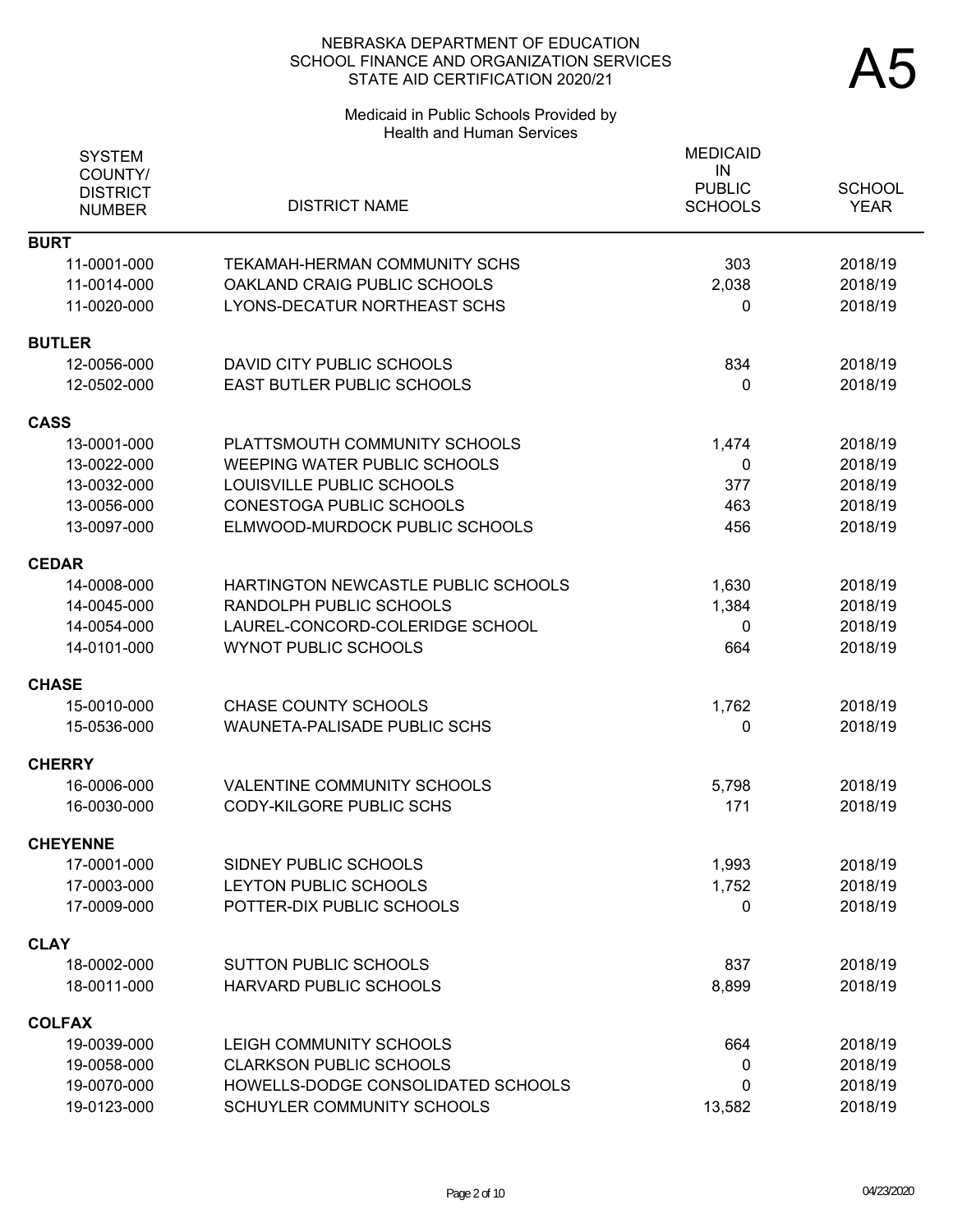# Medicaid in Public Schools Provided by Health and Human Services

| <b>SYSTEM</b><br>COUNTY/<br><b>DISTRICT</b><br><b>NUMBER</b> | <b>DISTRICT NAME</b>             | <b>MEDICAID</b><br>IN<br><b>PUBLIC</b><br><b>SCHOOLS</b> | <b>SCHOOL</b><br><b>YEAR</b> |
|--------------------------------------------------------------|----------------------------------|----------------------------------------------------------|------------------------------|
| <b>CUMING</b>                                                |                                  |                                                          |                              |
| 20-0001-000                                                  | <b>WEST POINT PUBLIC SCHOOLS</b> | 5,110                                                    | 2018/19                      |
| 20-0020-000                                                  | BANCROFT-ROSALIE COMM SCHOOLS    | 1,954                                                    | 2018/19                      |
| 20-0030-000                                                  | WISNER-PILGER PUBLIC SCHOOLS     | 0                                                        | 2018/19                      |
| <b>CUSTER</b>                                                |                                  |                                                          |                              |
| 21-0015-000                                                  | ANSELMO-MERNA PUBLIC SCHOOLS     | 0                                                        | 2018/19                      |
| 21-0025-000                                                  | <b>BROKEN BOW PUBLIC SCHOOLS</b> | 11,991                                                   | 2018/19                      |
| 21-0044-000                                                  | ANSLEY PUBLIC SCHOOLS            | 0                                                        | 2018/19                      |
| 21-0084-000                                                  | SARGENT PUBLIC SCHOOLS           | 0                                                        | 2018/19                      |
| 21-0089-000                                                  | ARNOLD PUBLIC SCHOOLS            | $\mathbf 0$                                              | 2018/19                      |
| 21-0180-000                                                  | CALLAWAY PUBLIC SCHOOLS          | 0                                                        | 2018/19                      |
| <b>DAKOTA</b>                                                |                                  |                                                          |                              |
| 22-0011-000                                                  | SO SIOUX CITY COMMUNITY SCHS     | 77,633                                                   | 2018/19                      |
| 22-0031-000                                                  | HOMER COMMUNITY SCHOOLS          | 191                                                      | 2018/19                      |
| <b>DAWES</b>                                                 |                                  |                                                          |                              |
| 23-0002-000                                                  | <b>CHADRON PUBLIC SCHOOLS</b>    | 2,156                                                    | 2018/19                      |
| 23-0071-000                                                  | <b>CRAWFORD PUBLIC SCHOOLS</b>   | 2,269                                                    | 2018/19                      |
| <b>DAWSON</b>                                                |                                  |                                                          |                              |
| 24-0001-000                                                  | LEXINGTON PUBLIC SCHOOLS         | 88,681                                                   | 2018/19                      |
| 24-0004-000                                                  | <b>OVERTON PUBLIC SCHOOLS</b>    | 1,010                                                    | 2018/19                      |
| 24-0011-000                                                  | <b>COZAD COMMUNITY SCHOOLS</b>   | 1,213                                                    | 2018/19                      |
| 24-0020-000                                                  | <b>GOTHENBURG PUBLIC SCHOOLS</b> | 8,804                                                    | 2018/19                      |
| 24-0101-000                                                  | SUMNER-EDDYVILLE-MILLER SCHS     | 1,385                                                    | 2018/19                      |
| <b>DEUEL</b>                                                 |                                  |                                                          |                              |
| 25-0025-000                                                  | <b>CREEK VALLEY SCHOOLS</b>      | 4,943                                                    | 2018/19                      |
| 25-0095-000                                                  | SOUTH PLATTE PUBLIC SCHOOLS      | $\mathbf 0$                                              | 2018/19                      |
| <b>DIXON</b>                                                 |                                  |                                                          |                              |
| 26-0001-000                                                  | PONCA PUBLIC SCHOOLS             | 501                                                      | 2018/19                      |
| 26-0070-000                                                  | ALLEN CONSOLIDATED SCHOOLS       | 3,428                                                    | 2018/19                      |
| 26-0561-000                                                  | EMERSON-HUBBARD PUBLIC SCHOOLS   | 760                                                      | 2018/19                      |
| <b>DODGE</b>                                                 |                                  |                                                          |                              |
| 27-0001-000                                                  | <b>FREMONT PUBLIC SCHOOLS</b>    | 13,787                                                   | 2018/19                      |
| 27-0062-000                                                  | SCRIBNER-SNYDER COMMUNITY SCHS   | 625                                                      | 2018/19                      |
| 27-0594-000                                                  | <b>LOGAN VIEW PUBLIC SCHOOLS</b> | 3,288                                                    | 2018/19                      |
| 27-0595-000                                                  | NORTH BEND CENTRAL PUBLIC SCHS   | 7,619                                                    | 2018/19                      |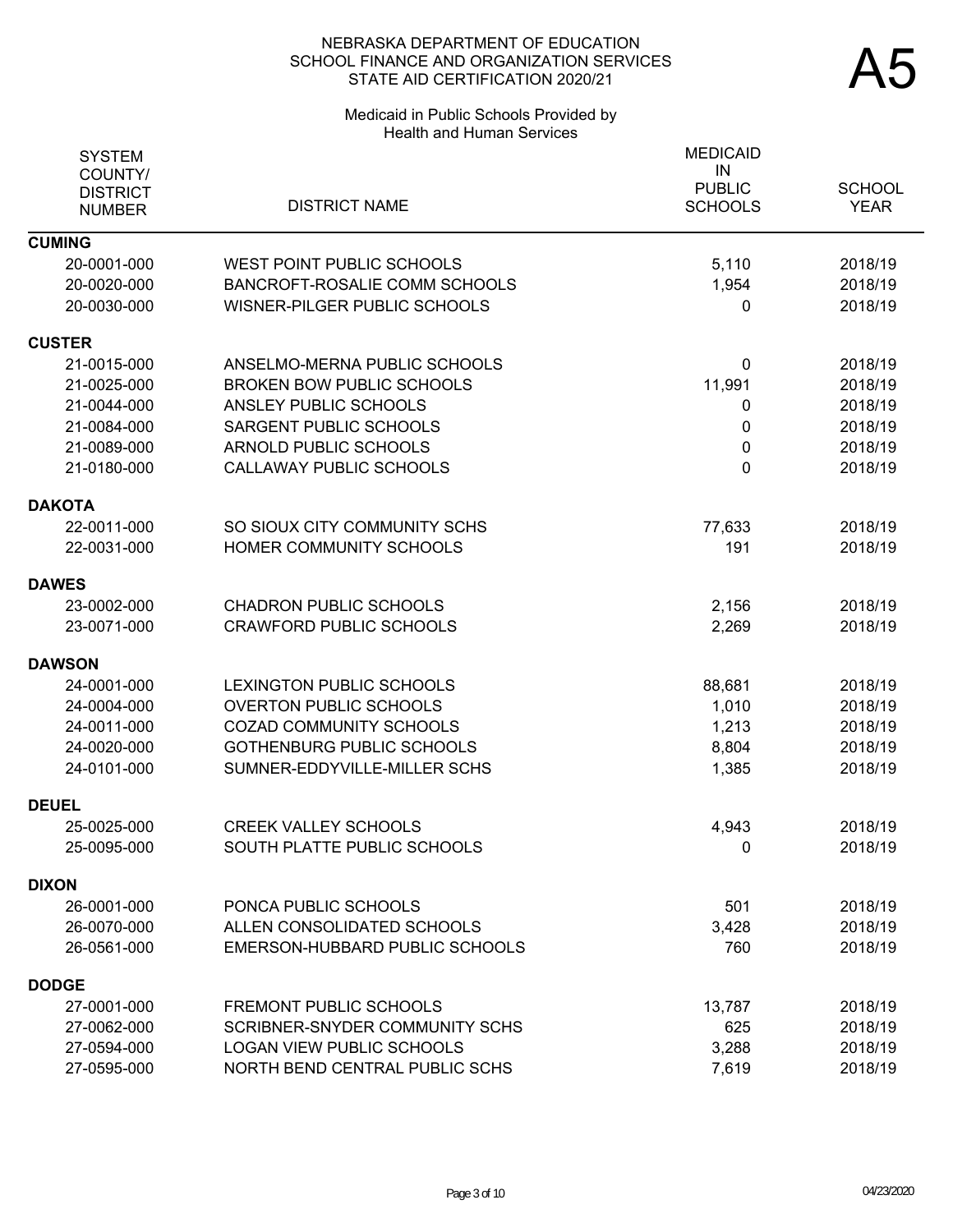# Medicaid in Public Schools Provided by Health and Human Services

| <b>SYSTEM</b><br>COUNTY/<br><b>DISTRICT</b><br><b>NUMBER</b> | <b>DISTRICT NAME</b>                  | <b>MEDICAID</b><br>IN<br><b>PUBLIC</b><br><b>SCHOOLS</b> | <b>SCHOOL</b><br><b>YEAR</b> |
|--------------------------------------------------------------|---------------------------------------|----------------------------------------------------------|------------------------------|
| <b>DOUGLAS</b>                                               |                                       |                                                          |                              |
| 28-0001-000                                                  | <b>OMAHA PUBLIC SCHOOLS</b>           | 327,659                                                  | 2018/19                      |
| 28-0010-000                                                  | ELKHORN PUBLIC SCHOOLS                | 13,656                                                   | 2018/19                      |
| 28-0015-000                                                  | DOUGLAS CO WEST COMMUNITY SCHS        | 1,195                                                    | 2018/19                      |
| 28-0017-000                                                  | MILLARD PUBLIC SCHOOLS                | 136,656                                                  | 2018/19                      |
| 28-0054-000                                                  | <b>RALSTON PUBLIC SCHOOLS</b>         | 27,221                                                   | 2018/19                      |
| 28-0059-000                                                  | <b>BENNINGTON PUBLIC SCHOOLS</b>      | 0                                                        | 2018/19                      |
| 28-0066-000                                                  | <b>WESTSIDE COMMUNITY SCHOOLS</b>     | 88,346                                                   | 2018/19                      |
| <b>DUNDY</b>                                                 |                                       |                                                          |                              |
| 29-0117-000                                                  | DUNDY CO STRATTON PUBLIC SCHS         | 288                                                      | 2018/19                      |
| <b>FILLMORE</b>                                              |                                       |                                                          |                              |
| 30-0001-000                                                  | <b>EXETER-MILLIGAN PUBLIC SCHOOLS</b> | 0                                                        | 2018/19                      |
| 30-0025-000                                                  | FILLMORE CENTRAL PUBLIC SCHS          | 11,653                                                   | 2018/19                      |
| 30-0054-000                                                  | SHICKLEY PUBLIC SCHOOLS               | 1,938                                                    | 2018/19                      |
| FRANKLIN                                                     |                                       |                                                          |                              |
| 31-0506-000                                                  | <b>FRANKLIN PUBLIC SCHOOLS</b>        | 5,987                                                    | 2018/19                      |
| <b>FRONTIER</b>                                              |                                       |                                                          |                              |
| 32-0046-000                                                  | MAYWOOD PUBLIC SCHOOLS                | $\mathbf{0}$                                             | 2018/19                      |
| 32-0095-000                                                  | EUSTIS-FARNAM PUBLIC SCHOOLS          | 835                                                      | 2018/19                      |
| 32-0125-000                                                  | MEDICINE VALLEY PUBLIC SCHOOLS        | 0                                                        | 2018/19                      |
| <b>FURNAS</b>                                                |                                       |                                                          |                              |
| 33-0018-000                                                  | ARAPAHOE PUBLIC SCHOOLS               | 2,419                                                    | 2018/19                      |
| 33-0021-000                                                  | <b>CAMBRIDGE PUBLIC SCHOOLS</b>       | 1,189                                                    | 2018/19                      |
| 33-0540-000                                                  | SOUTHERN VALLEY SCHOOLS               | 0                                                        | 2018/19                      |
| <b>GAGE</b>                                                  |                                       |                                                          |                              |
| 34-0001-000                                                  | SOUTHERN SCHOOL DISTRICT 1            | 1,946                                                    | 2018/19                      |
| 34-0015-000                                                  | <b>BEATRICE PUBLIC SCHOOLS</b>        | 8,927                                                    | 2018/19                      |
| 34-0034-000                                                  | FREEMAN PUBLIC SCHOOLS                | 1,060                                                    | 2018/19                      |
| 34-0100-000                                                  | DILLER-ODELL PUBLIC SCHOOLS           | 2,206                                                    | 2018/19                      |
| <b>GARDEN</b>                                                |                                       |                                                          |                              |
| 35-0001-000                                                  | <b>GARDEN COUNTY SCHOOLS</b>          | 7,348                                                    | 2018/19                      |
| <b>GARFIELD</b>                                              |                                       |                                                          |                              |
| 36-0100-000                                                  | <b>BURWELL PUBLIC SCHOOLS</b>         | 3,858                                                    | 2018/19                      |
| GOSPER                                                       |                                       |                                                          |                              |
| 37-0030-000                                                  | ELWOOD PUBLIC SCHOOLS                 | 1,214                                                    | 2018/19                      |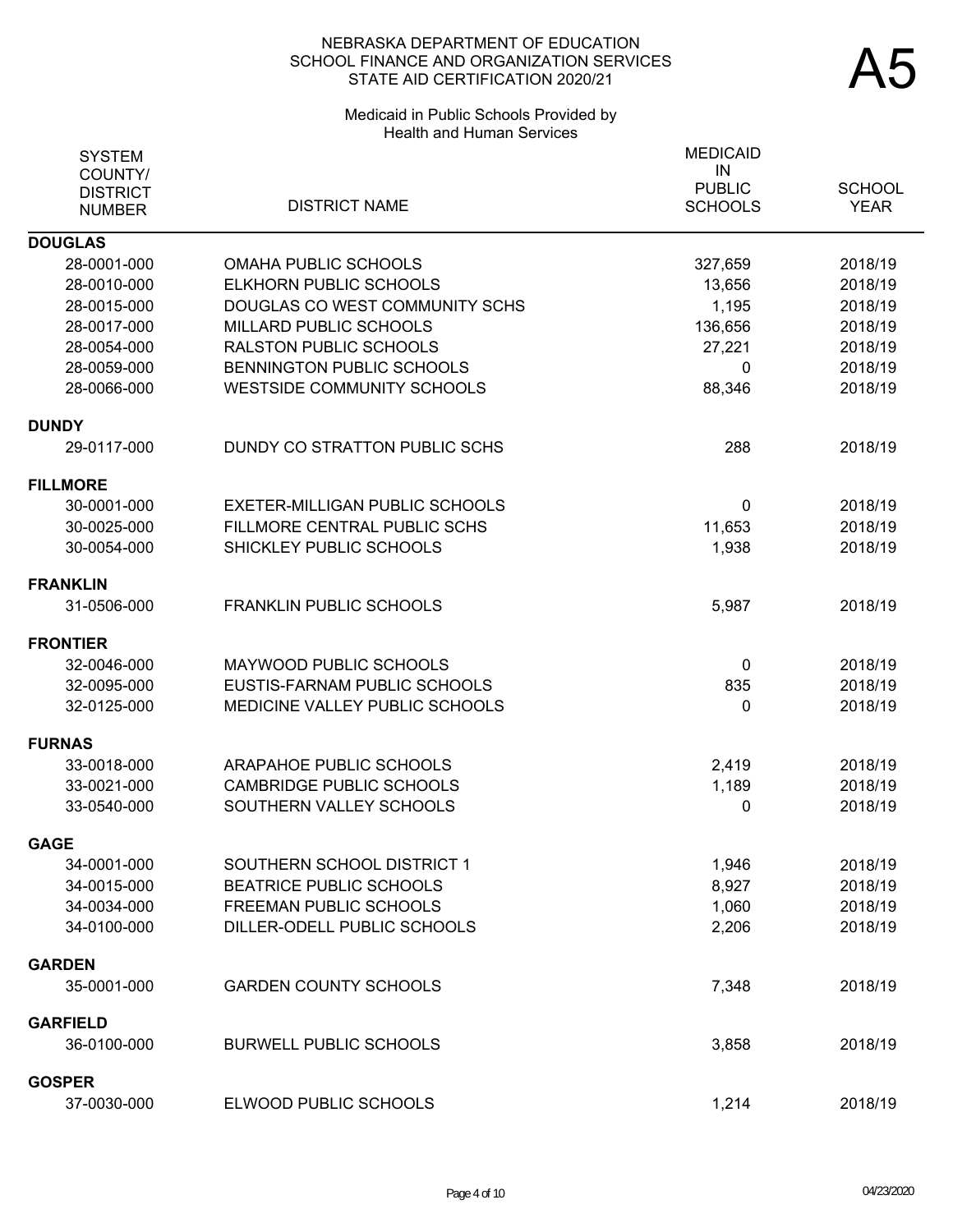#### Medicaid in Public Schools Provided by Health and Human Services

| <b>SYSTEM</b><br>COUNTY/<br><b>DISTRICT</b><br><b>NUMBER</b> | <b>DISTRICT NAME</b>               | <b>MEDICAID</b><br>IN<br><b>PUBLIC</b><br><b>SCHOOLS</b> | <b>SCHOOL</b><br><b>YEAR</b> |
|--------------------------------------------------------------|------------------------------------|----------------------------------------------------------|------------------------------|
| <b>GRANT</b>                                                 |                                    |                                                          |                              |
| 38-0011-000                                                  | <b>HYANNIS AREA SCHOOLS</b>        | 669                                                      | 2018/19                      |
| <b>GREELEY</b>                                               |                                    |                                                          |                              |
| 39-0060-000                                                  | CENTRAL VALLEY PUBLIC SCHOOLS      | 0                                                        | 2018/19                      |
| <b>HALL</b>                                                  |                                    |                                                          |                              |
| 40-0002-000                                                  | <b>GRAND ISLAND PUBLIC SCHOOLS</b> | 72,297                                                   | 2018/19                      |
| 40-0082-000                                                  | NORTHWEST PUBLIC SCHOOLS           | 2,553                                                    | 2018/19                      |
| 40-0083-000                                                  | <b>WOOD RIVER RURAL SCHOOLS</b>    | 5,858                                                    | 2018/19                      |
| 40-0126-000                                                  | DONIPHAN-TRUMBULL PUBLIC SCHS      | 6,697                                                    | 2018/19                      |
| <b>HAMILTON</b>                                              |                                    |                                                          |                              |
| 41-0002-000                                                  | <b>GILTNER PUBLIC SCHOOLS</b>      | 0                                                        | 2018/19                      |
| 41-0091-000                                                  | <b>HAMPTON PUBLIC SCHOOL</b>       | 959                                                      | 2018/19                      |
| 41-0504-000                                                  | <b>AURORA PUBLIC SCHOOLS</b>       | 7,124                                                    | 2018/19                      |
| <b>HARLAN</b>                                                |                                    |                                                          |                              |
| 42-0002-000                                                  | ALMA PUBLIC SCHOOLS                | 4,549                                                    | 2018/19                      |
| <b>HAYES</b>                                                 |                                    |                                                          |                              |
| 43-0079-000                                                  | HAYES CENTER PUBLIC SCHOOLS        | 0                                                        | 2018/19                      |
| <b>HITCHCOCK</b>                                             |                                    |                                                          |                              |
| 44-0070-000                                                  | HITCHCOCK CO SCH SYSTEM            | 0                                                        | 2018/19                      |
| <b>HOLT</b>                                                  |                                    |                                                          |                              |
| 45-0007-000                                                  | <b>O'NEILL PUBLIC SCHOOLS</b>      | 3,086                                                    | 2018/19                      |
| 45-0029-000                                                  | <b>EWING PUBLIC SCHOOLS</b>        | 0                                                        | 2018/19                      |
| 45-0044-000                                                  | <b>STUART PUBLIC SCHOOLS</b>       | 0                                                        | 2018/19                      |
| 45-0137-000                                                  | <b>CHAMBERS PUBLIC SCHOOLS</b>     | 0                                                        | 2018/19                      |
| 45-0239-000                                                  | WEST HOLT PUBLIC SCHOOLS           | 7,520                                                    | 2018/19                      |
| <b>HOOKER</b>                                                |                                    |                                                          |                              |
| 46-0001-000                                                  | MULLEN PUBLIC SCHOOLS              | 0                                                        | 2018/19                      |
| <b>HOWARD</b>                                                |                                    |                                                          |                              |
| 47-0001-000                                                  | ST PAUL PUBLIC SCHOOLS             | 6,524                                                    | 2018/19                      |
| 47-0100-000                                                  | CENTURA PUBLIC SCHOOLS             | 0                                                        | 2018/19                      |
| 47-0103-000                                                  | ELBA PUBLIC SCHOOLS                | 1,845                                                    | 2018/19                      |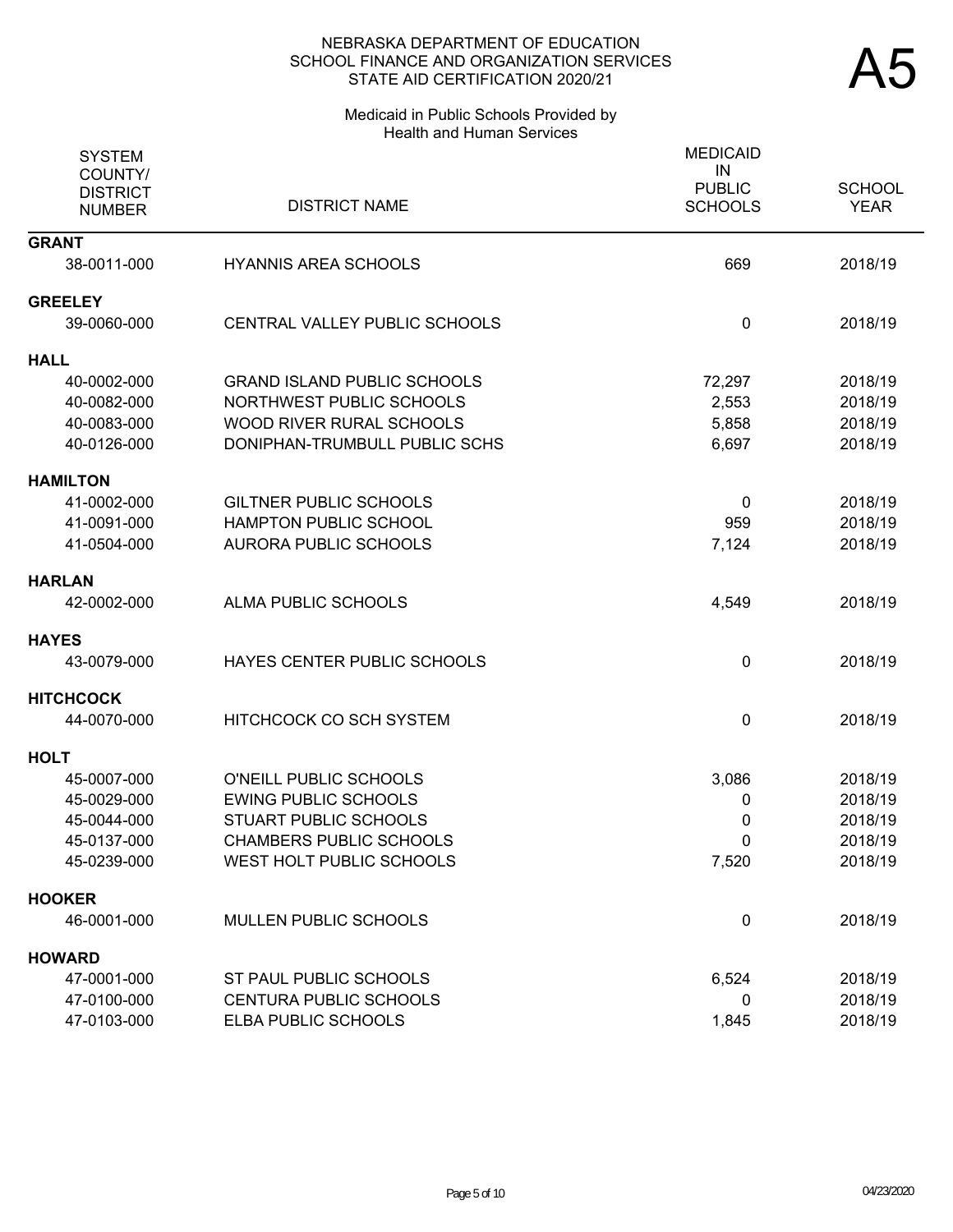# Medicaid in Public Schools Provided by Health and Human Services

| <b>SYSTEM</b><br>COUNTY/<br><b>DISTRICT</b><br><b>NUMBER</b> | <b>DISTRICT NAME</b>                      | <b>MEDICAID</b><br>IN<br><b>PUBLIC</b><br><b>SCHOOLS</b> | <b>SCHOOL</b><br><b>YEAR</b> |
|--------------------------------------------------------------|-------------------------------------------|----------------------------------------------------------|------------------------------|
| <b>JEFFERSON</b>                                             |                                           |                                                          |                              |
| 48-0008-000                                                  | <b>FAIRBURY PUBLIC SCHOOLS</b>            | 593                                                      | 2018/19                      |
| 48-0300-000                                                  | TRI COUNTY PUBLIC SCHOOLS                 | 2,194                                                    | 2018/19                      |
| 48-0303-000                                                  | MERIDIAN PUBLIC SCHOOLS                   | 1,002                                                    | 2018/19                      |
| <b>JOHNSON</b>                                               |                                           |                                                          |                              |
| 49-0033-000                                                  | STERLING PUBLIC SCHOOLS                   | 237                                                      | 2018/19                      |
| 49-0050-000                                                  | JOHNSON CO CENTRAL PUBLIC SCHS            | 184                                                      | 2018/19                      |
| <b>KEARNEY</b>                                               |                                           |                                                          |                              |
| 50-0001-000                                                  | WILCOX-HILDRETH PUBLIC SCHOOLS            | 5,997                                                    | 2018/19                      |
| 50-0501-000                                                  | <b>AXTELL COMMUNITY SCHOOLS</b>           | 2,901                                                    | 2018/19                      |
| 50-0503-000                                                  | MINDEN PUBLIC SCHOOLS                     | 5,904                                                    | 2018/19                      |
| <b>KEITH</b>                                                 |                                           |                                                          |                              |
| 51-0001-000                                                  | OGALLALA PUBLIC SCHOOLS                   | 0                                                        | 2018/19                      |
| 51-0006-000                                                  | PAXTON CONSOLIDATED SCHOOLS               | 1,153                                                    | 2018/19                      |
| KEYA PAHA                                                    |                                           |                                                          |                              |
| 52-0100-000                                                  | <b>KEYA PAHA COUNTY SCHOOLS</b>           | 0                                                        | 2018/19                      |
| KIMBALL                                                      |                                           |                                                          |                              |
| 53-0001-000                                                  | KIMBALL PUBLIC SCHOOLS                    | 3,330                                                    | 2018/19                      |
| <b>KNOX</b>                                                  |                                           |                                                          |                              |
| 54-0013-000                                                  | <b>CREIGHTON COMMUNITY PUBLIC SCHOOLS</b> | 1,795                                                    | 2018/19                      |
| 54-0096-000                                                  | <b>CROFTON COMMUNITY SCHOOLS</b>          | 1,457                                                    | 2018/19                      |
| 54-0501-000                                                  | NIOBRARA PUBLIC SCHOOLS                   | 2,019                                                    | 2018/19                      |
| 54-0505-000                                                  | SANTEE COMMUNITY SCHOOLS                  | 1,374                                                    | 2018/19                      |
| 54-0576-000                                                  | <b>WAUSA PUBLIC SCHOOLS</b>               | 585                                                      | 2018/19                      |
| 54-0586-000                                                  | BLOOMFIELD COMMUNITY SCHOOLS              | 1,213                                                    | 2018/19                      |
| <b>LANCASTER</b>                                             |                                           |                                                          |                              |
| 55-0001-000                                                  | LINCOLN PUBLIC SCHOOLS                    | 736,392                                                  | 2018/19                      |
| 55-0145-000                                                  | <b>WAVERLY SCHOOL DISTRICT 145</b>        | 1,017                                                    | 2018/19                      |
| 55-0148-000                                                  | MALCOLM PUBLIC SCHOOLS                    | 540                                                      | 2018/19                      |
| 55-0160-000                                                  | NORRIS SCHOOL DIST 160                    | 1,850                                                    | 2018/19                      |
| 55-0161-000                                                  | RAYMOND CENTRAL PUBLIC SCHOOLS            | 1,279                                                    | 2018/19                      |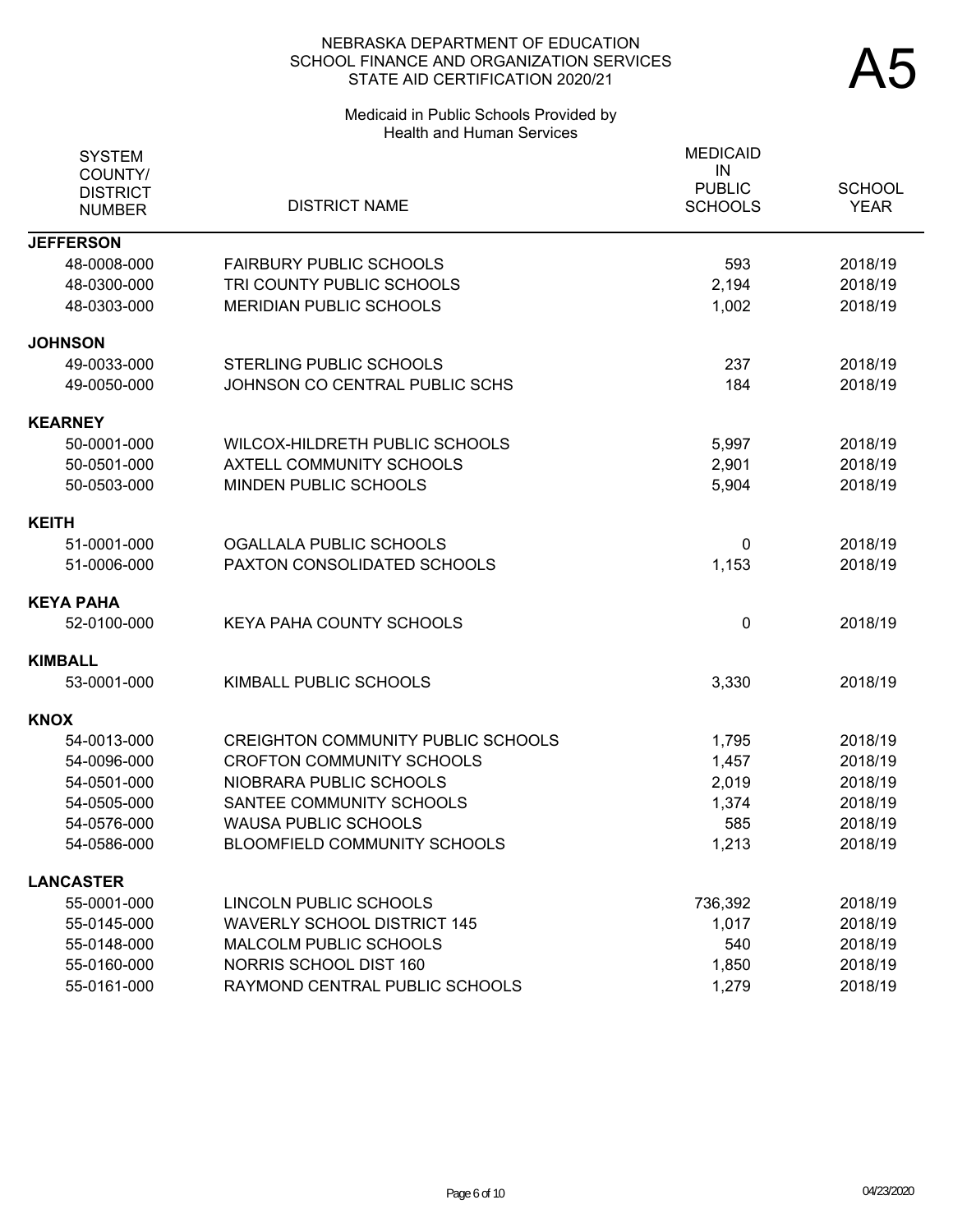# Medicaid in Public Schools Provided by Health and Human Services

| <b>SYSTEM</b><br>COUNTY/<br><b>DISTRICT</b> |                                     | <b>MEDICAID</b><br>IN<br><b>PUBLIC</b> | <b>SCHOOL</b> |
|---------------------------------------------|-------------------------------------|----------------------------------------|---------------|
| <b>NUMBER</b>                               | <b>DISTRICT NAME</b>                | <b>SCHOOLS</b>                         | <b>YEAR</b>   |
| <b>LINCOLN</b>                              |                                     |                                        |               |
| 56-0001-000                                 | NORTH PLATTE PUBLIC SCHOOLS         | 24,494                                 | 2018/19       |
| 56-0006-000                                 | <b>BRADY PUBLIC SCHOOLS</b>         | 0                                      | 2018/19       |
| 56-0007-000                                 | MAXWELL PUBLIC SCHOOLS              | 795                                    | 2018/19       |
| 56-0037-000                                 | HERSHEY PUBLIC SCHOOLS              | 0                                      | 2018/19       |
| 56-0055-000                                 | SUTHERLAND PUBLIC SCHOOLS           | 0                                      | 2018/19       |
| 56-0565-000                                 | <b>WALLACE PUBLIC SCH DIST 65 R</b> | 0                                      | 2018/19       |
| <b>LOGAN</b>                                |                                     |                                        |               |
| 57-0501-000                                 | STAPLETON PUBLIC SCHOOLS            | 0                                      | 2018/19       |
| <b>LOUP</b>                                 |                                     |                                        |               |
| 58-0025-000                                 | LOUP COUNTY PUBLIC SCHOOLS          | 0                                      | 2018/19       |
| <b>MADISON</b>                              |                                     |                                        |               |
| 59-0001-000                                 | <b>MADISON PUBLIC SCHOOLS</b>       | 0                                      | 2018/19       |
| 59-0002-000                                 | NORFOLK PUBLIC SCHOOLS              | 29,455                                 | 2018/19       |
| 59-0005-000                                 | BATTLE CREEK PUBLIC SCHOOLS         | 660                                    | 2018/19       |
| 59-0013-000                                 | NEWMAN GROVE PUBLIC SCHOOLS         | 743                                    | 2018/19       |
| 59-0080-000                                 | ELKHORN VALLEY SCHOOLS              | 3,059                                  | 2018/19       |
| <b>MCPHERSON</b>                            |                                     |                                        |               |
| 60-0090-000                                 | MC PHERSON COUNTY SCHOOLS           | 221                                    | 2018/19       |
| <b>MERRICK</b>                              |                                     |                                        |               |
| 61-0004-000                                 | CENTRAL CITY PUBLIC SCHOOLS         | 22,429                                 | 2018/19       |
| 61-0049-000                                 | PALMER PUBLIC SCHOOLS               | 0                                      | 2018/19       |
| <b>MORRILL</b>                              |                                     |                                        |               |
| 62-0021-000                                 | <b>BAYARD PUBLIC SCHOOLS</b>        | 536                                    | 2018/19       |
| 62-0063-000                                 | <b>BRIDGEPORT PUBLIC SCHOOLS</b>    | 938                                    | 2018/19       |
| <b>NANCE</b>                                |                                     |                                        |               |
| 63-0001-000                                 | <b>FULLERTON PUBLIC SCHOOLS</b>     | 0                                      | 2018/19       |
| 63-0030-000                                 | TWIN RIVER PUBLIC SCHOOLS           | 373                                    | 2018/19       |
| <b>NEMAHA</b>                               |                                     |                                        |               |
| 64-0023-000                                 | JOHNSON-BROCK PUBLIC SCHOOLS        | 2,865                                  | 2018/19       |
| 64-0029-000                                 | <b>AUBURN PUBLIC SCHOOLS</b>        | 12,035                                 | 2018/19       |
| <b>NUCKOLLS</b>                             |                                     |                                        |               |
| 65-0011-000                                 | SUPERIOR PUBLIC SCHOOLS             | 8,138                                  | 2018/19       |
| 65-2005-000                                 | SOUTH CENTRAL NEBRASKA UNIFIED 5    | 3,124                                  | 2018/19       |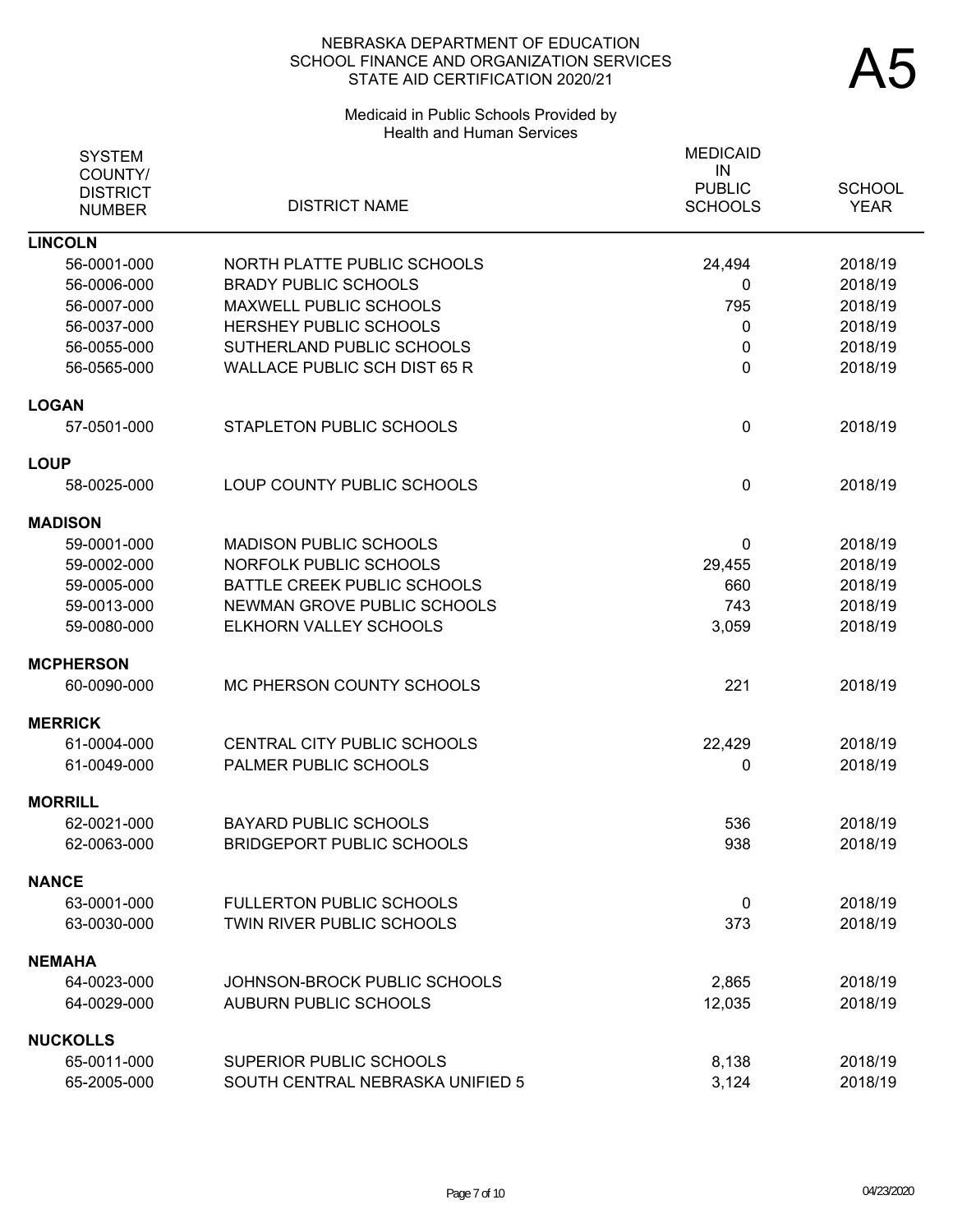# Medicaid in Public Schools Provided by Health and Human Services

| <b>SYSTEM</b><br>COUNTY/<br><b>DISTRICT</b><br><b>NUMBER</b> | <b>DISTRICT NAME</b>                                          | <b>MEDICAID</b><br>IN<br><b>PUBLIC</b><br><b>SCHOOLS</b> | <b>SCHOOL</b><br><b>YEAR</b> |
|--------------------------------------------------------------|---------------------------------------------------------------|----------------------------------------------------------|------------------------------|
| <b>OTOE</b>                                                  |                                                               |                                                          |                              |
| 66-0027-000<br>66-0111-000                                   | SYRACUSE-DUNBAR-AVOCA SCHOOLS<br>NEBRASKA CITY PUBLIC SCHOOLS | 2,150<br>6,175                                           | 2018/19<br>2018/19           |
| 66-0501-000                                                  | PALMYRA DISTRICT O R 1                                        | $\mathbf{0}$                                             | 2018/19                      |
|                                                              |                                                               |                                                          |                              |
| <b>PAWNEE</b>                                                |                                                               |                                                          |                              |
| 67-0001-000                                                  | PAWNEE CITY PUBLIC SCHOOLS                                    | 2,921                                                    | 2018/19                      |
| 67-0069-000                                                  | LEWISTON CONSOLIDATED SCHOOLS                                 | 1,681                                                    | 2018/19                      |
| <b>PERKINS</b>                                               |                                                               |                                                          |                              |
| 68-0020-000                                                  | PERKINS COUNTY SCHOOLS                                        | $\mathbf 0$                                              | 2018/19                      |
| PHELPS                                                       |                                                               |                                                          |                              |
| 69-0044-000                                                  | HOLDREGE PUBLIC SCHOOLS                                       | 11,518                                                   | 2018/19                      |
| 69-0054-000                                                  | BERTRAND PUBLIC SCHOOLS                                       | 1,280                                                    | 2018/19                      |
| 69-0055-000                                                  | <b>LOOMIS PUBLIC SCHOOLS</b>                                  | 198                                                      | 2018/19                      |
| <b>PIERCE</b>                                                |                                                               |                                                          |                              |
| 70-0002-000                                                  | PIERCE PUBLIC SCHOOLS                                         | $\pmb{0}$                                                | 2018/19                      |
| 70-0005-000                                                  | PLAINVIEW PUBLIC SCHOOLS                                      | 0                                                        | 2018/19                      |
| 70-0542-000                                                  | OSMOND COMMUNITY SCHOOLS                                      | 0                                                        | 2018/19                      |
| <b>PLATTE</b>                                                |                                                               |                                                          |                              |
| 71-0001-000                                                  | <b>COLUMBUS PUBLIC SCHOOLS</b>                                | 7                                                        | 2018/19                      |
| 71-0005-000                                                  | <b>LAKEVIEW COMMUNITY SCHOOLS</b>                             | 6,415                                                    | 2018/19                      |
| 71-0067-000                                                  | HUMPHREY PUBLIC SCHOOLS                                       | 0                                                        | 2018/19                      |
| <b>POLK</b>                                                  |                                                               |                                                          |                              |
| 72-0015-000                                                  | <b>CROSS COUNTY COMMUNITY SCHOOLS</b>                         | 3,314                                                    | 2018/19                      |
| 72-0019-000                                                  | OSCEOLA PUBLIC SCHOOLS                                        | 1,952                                                    | 2018/19                      |
| 72-0032-000                                                  | SHELBY - RISING CITY PUBLIC SCHOOLS                           | $\overline{\mathbf{0}}$                                  | 2018/19                      |
| 72-0075-000                                                  | HIGH PLAINS COMMUNITY SCHOOLS                                 | 1,388                                                    | 2018/19                      |
| <b>RED WILLOW</b>                                            |                                                               |                                                          |                              |
| 73-0017-000                                                  | MC COOK PUBLIC SCHOOLS                                        | 7,877                                                    | 2018/19                      |
| 73-0179-000                                                  | SOUTHWEST PUBLIC SCHOOLS                                      | 4,943                                                    | 2018/19                      |
| <b>RICHARDSON</b>                                            |                                                               |                                                          |                              |
| 74-0056-000                                                  | <b>FALLS CITY PUBLIC SCHOOLS</b>                              | 17,760                                                   | 2018/19                      |
| 74-0070-000                                                  | HUMBOLDT TABLE ROCK STEINAUER                                 | 631                                                      | 2018/19                      |
| <b>ROCK</b>                                                  |                                                               |                                                          |                              |
| 75-0100-000                                                  | ROCK COUNTY PUBLIC SCHOOLS                                    | $\mathbf 0$                                              | 2018/19                      |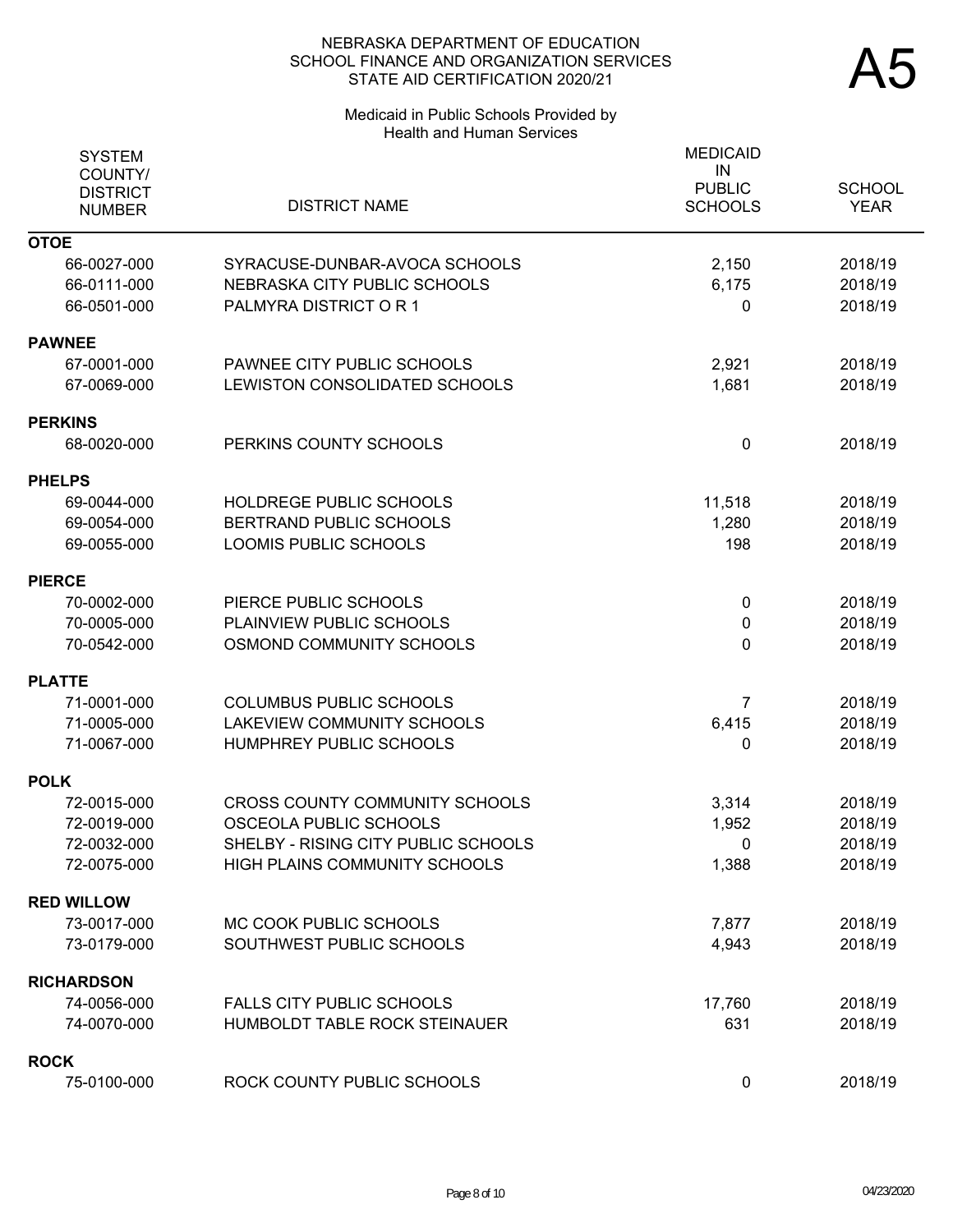#### Medicaid in Public Schools Provided by Health and Human Services

| <b>SYSTEM</b>       |                                          | <b>MEDICAID</b> |               |
|---------------------|------------------------------------------|-----------------|---------------|
| COUNTY/             |                                          | IN              |               |
| <b>DISTRICT</b>     |                                          | <b>PUBLIC</b>   | <b>SCHOOL</b> |
| <b>NUMBER</b>       | <b>DISTRICT NAME</b>                     | <b>SCHOOLS</b>  | <b>YEAR</b>   |
| <b>SALINE</b>       |                                          |                 |               |
| 76-0002-000         | <b>CRETE PUBLIC SCHOOLS</b>              | 10,806          | 2018/19       |
| 76-0044-000         | DORCHESTER PUBLIC SCHOOL                 | 23              | 2018/19       |
| 76-0068-000         | <b>FRIEND PUBLIC SCHOOLS</b>             | 2,340           | 2018/19       |
| 76-0082-000         | <b>WILBER-CLATONIA PUBLIC SCHOOLS</b>    | 2,063           | 2018/19       |
| <b>SARPY</b>        |                                          |                 |               |
| 77-0001-000         | BELLEVUE PUBLIC SCHOOLS                  | 68,386          | 2018/19       |
| 77-0027-000         | PAPILLION LA VISTA COMMUNITY SCHOOLS     | 83,798          | 2018/19       |
| 77-0037-000         | <b>GRETNA PUBLIC SCHOOLS</b>             | 0               | 2018/19       |
| 77-0046-000         | SPRINGFIELD PLATTEVIEW COMMUNITY SCHOOLS | 3,433           | 2018/19       |
| <b>SAUNDERS</b>     |                                          |                 |               |
| 78-0001-000         | ASHLAND-GREENWOOD PUBLIC SCHS            | 4,255           | 2018/19       |
| 78-0009-000         | <b>YUTAN PUBLIC SCHOOLS</b>              | 281             | 2018/19       |
| 78-0039-000         | <b>WAHOO PUBLIC SCHOOLS</b>              | 614             | 2018/19       |
| 78-0072-000         | <b>MEAD PUBLIC SCHOOLS</b>               | 31              | 2018/19       |
| 78-0107-000         | CEDAR BLUFFS PUBLIC SCHOOLS              | 3,276           | 2018/19       |
| <b>SCOTTS BLUFF</b> |                                          |                 |               |
| 79-0002-000         | MINATARE PUBLIC SCHOOLS                  | 5,453           | 2018/19       |
| 79-0011-000         | <b>MORRILL PUBLIC SCHOOLS</b>            | 4,044           | 2018/19       |
| 79-0016-000         | <b>GERING PUBLIC SCHOOLS</b>             | 2,153           | 2018/19       |
| 79-0031-000         | MITCHELL PUBLIC SCHOOLS                  | $\mathbf{0}$    | 2018/19       |
| 79-0032-000         | <b>SCOTTSBLUFF PUBLIC SCHOOLS</b>        | 35,253          | 2018/19       |
| <b>SEWARD</b>       |                                          |                 |               |
| 80-0005-000         | MILFORD PUBLIC SCHOOLS                   | 6,912           | 2018/19       |
| 80-0009-000         | SEWARD PUBLIC SCHOOLS                    | 2,202           | 2018/19       |
| 80-0567-000         | CENTENNIAL PUBLIC SCHOOLS                | 13,334          | 2018/19       |
| <b>SHERIDAN</b>     |                                          |                 |               |
| 81-0003-000         | <b>HAY SPRINGS PUBLIC SCHOOLS</b>        | 620             | 2018/19       |
| 81-0010-000         | <b>GORDON-RUSHVILLE PUBLIC SCHS</b>      | 3,303           | 2018/19       |
| <b>SHERMAN</b>      |                                          |                 |               |
| 82-0001-000         | LOUP CITY PUBLIC SCHOOLS                 | 4,625           | 2018/19       |
| 82-0015-000         | LITCHFIELD PUBLIC SCHOOLS                | 0               | 2018/19       |
| <b>SIOUX</b>        |                                          |                 |               |
| 83-0500-000         | SIOUX COUNTY PUBLIC SCHOOLS              | 0               | 2018/19       |
| <b>STANTON</b>      |                                          |                 |               |
| 84-0003-000         | STANTON COMMUNITY SCHOOLS                | 1,046           | 2018/19       |